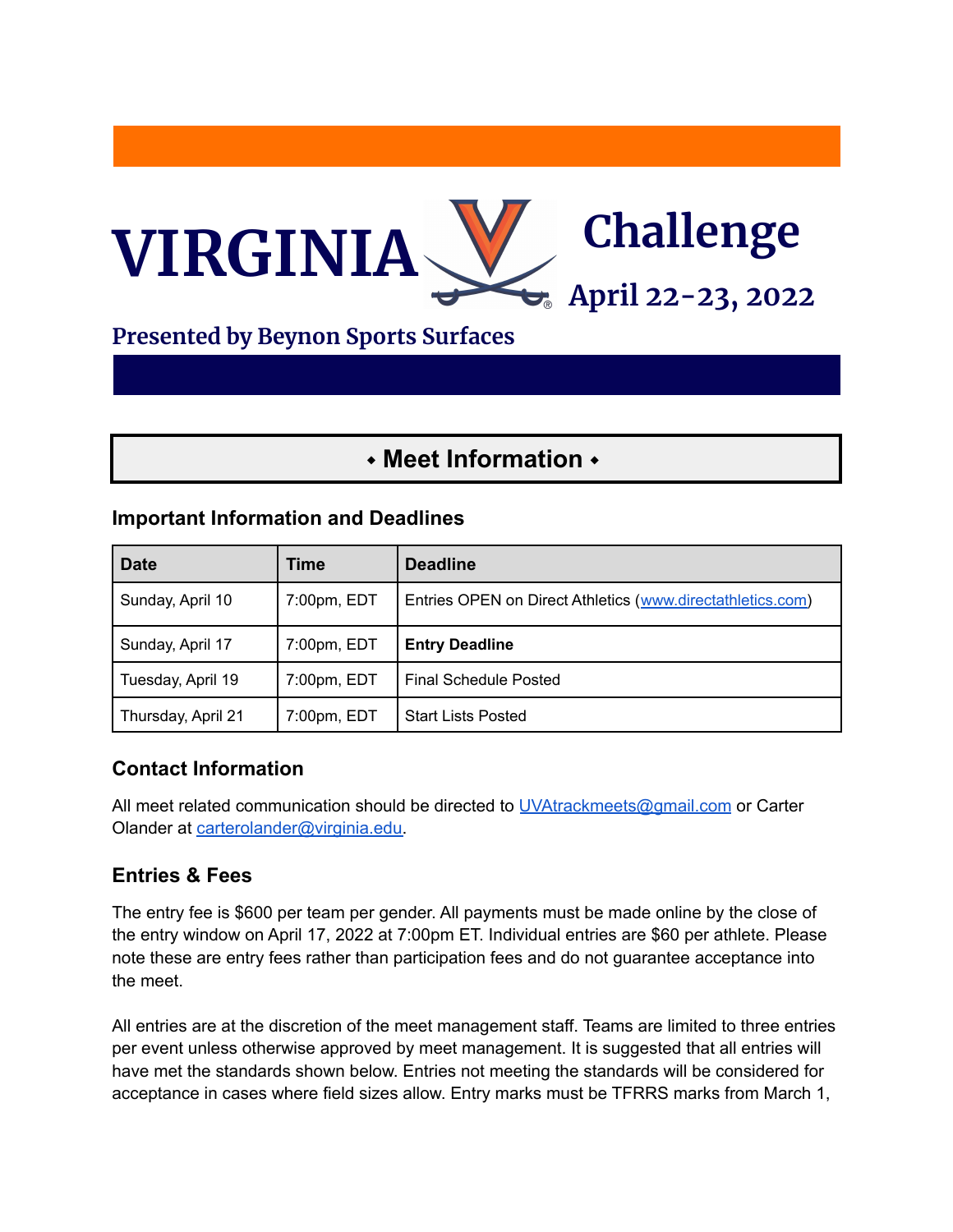2021 through April 17, 2022. Any athlete without a mark will be entered as a No Mark (NM) and coaches should email verifiable similar performances relevant to the entry to [UVAtrackmeets@gmail.com](mailto:UVAtrackmeets@gmail.com) or [carterolander@virginia.edu.](mailto:carterolander@virginia.edu)

A limited number of open / post-collegiate athletes may be considered for acceptance into the meet. Interest should be sent to [UVAtrackmeets@gmail.com](mailto:UVAtrackmeets@gmail.com) or [carterolander@virginia.edu](mailto:carterolander@virginia.edu) along with a verifiable mark and date achieved. The suggested standards for open individuals entering the meet are below. Priority will be given to collegiate entries, particularly in the combined events.

| <b>COLLEGE ENTRY STANDARDS</b> |                         |                        | <b>OPEN ENTRY STANDARDS</b> |                         |                        |  |
|--------------------------------|-------------------------|------------------------|-----------------------------|-------------------------|------------------------|--|
| <b>Event</b>                   | <b>Women</b>            | <b>Men</b>             | <b>Event</b>                | <b>Women</b>            | <b>Men</b>             |  |
| 100m                           | 12.10                   | 10.80                  | 100m                        | 12.10                   | 10.80                  |  |
| 200m                           | 24.80                   | 21.90                  | 200m                        | 24.80                   | 21.90                  |  |
| 400m                           | 56.80                   | 49.10                  | 400m                        | 56.80                   | 49.10                  |  |
| 800m                           | 2:12.5                  | 1:53.0                 | 800m                        | 2:12.5                  | 1:53.0                 |  |
| 1500m                          | 4:33.0                  | 3:52.0                 | 1500m                       | 4:33.0                  | 3:52.0                 |  |
| 5000m                          | 17:10                   | 14:35                  | 5000m                       | 17:10                   | 14:35                  |  |
| 10,000m                        | 36:00                   | 30:30                  | 10,000m                     | 36:00                   | 30:30                  |  |
| 100mH / 110mH                  | 14.65                   | 15.10                  | 100mH / 110mH               | 14.65                   | 15.10                  |  |
| 400mH                          | 1:03.10                 | 54.95                  | 400mH                       | 1:03.10                 | 54.95                  |  |
| 3000m SC                       | 10:45                   | 9:11                   | 3000m SC                    | 10:45                   | 9:11                   |  |
| Long Jump                      | 5.80m                   | 7.10m                  | Long Jump                   | 5.80m                   | 7.10m                  |  |
| Triple Jump                    | 11.85m                  | 14.30m                 | Triple Jump                 | 11.85m                  | 14.30m                 |  |
| High Jump                      | 1.66m                   | 1.98m                  | High Jump                   | 1.66m                   | 1.98m                  |  |
| Pole Vault                     | 3.75m                   | 4.75m                  | Pole Vault                  | 3.75m                   | 4.75m                  |  |
| <b>Shot Put</b>                | 13.90m                  | 16.00m                 | <b>Shot Put</b>             | 13.90m                  | 16.00m                 |  |
| <b>Discus Throw</b>            | 45.00m                  | 49.00m                 | <b>Discus Throw</b>         | 45.00m                  | 49.00m                 |  |
| <b>Hammer Throw</b>            | 50.00m                  | 55.00m                 | <b>Hammer Throw</b>         | 50.00m                  | 55.00m                 |  |
| Javelin Throw                  | 40.50m                  | 56.80m                 | Javelin Throw               | 40.50m                  | 56.80m                 |  |
| Heptathlon /<br>Decathlon      | Hep: 5100<br>Pent: 3800 | Dec: 7000<br>Hep: 5000 | Heptathlon /<br>Decathlon   | Hep: 5100<br>Pent: 3800 | Dec: 7000<br>Hep: 5000 |  |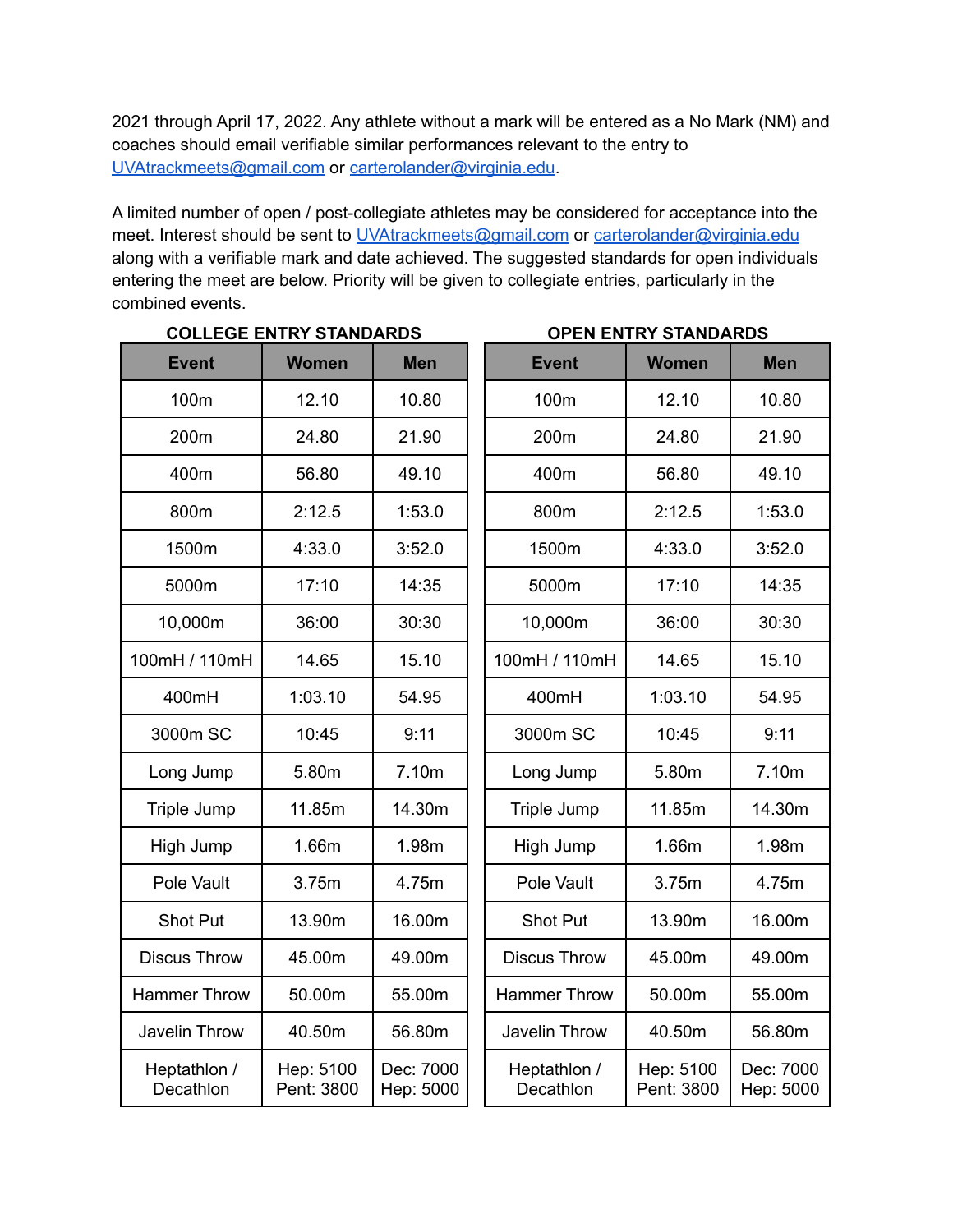If you have a compelling reason for someone that does not meet these standards, please email [UVAtrackmeets@gmail.com](mailto:UVAtrackmeets@gmaill.com) or [carterolander@virginia.edu](mailto:carterolander@virginia.edu) with an explanation.

#### **Combined Events**

Combined event field sizes will be limited to a maximum of 16 competitors, but may be capped at 12-14 based on quality of entries. Final combined event acceptances will be posted by Tuesday, April 19 by 7:00pm.

## **COVID-19 Protocols**

The competition will be conducted under the minimum COVID-19 medical standards as set forth by the Atlantic Coast Conference.

All coaches, staff, and non-competing athletes are required to wear a face covering at all times if unvaccinated. All competing athletes are required to wear a face covering if unvaccinated except during the portions of warm-up where it would be prohibitive and during actual competition. Physical distancing of six feet should be observed as much as possible.

## **Results**

Results will be available at [www.flashresults.com.](http://www.flashresults.com)

## **Tentative Schedule**

Enclosed, please find the tentative schedule of events. A final meet schedule will be posted by Tuesday, April 19 at 7:00pm ET. All event times are subject to change depending on field sizes and conditions.

## **Declarations & Check-In**

All athletes must check-in at least 45 minutes prior to the start of the event. If an athlete does not check-in, they will be scratched from that event. The clerking tent will be located in the Southeast corner of the track near the competitor entrance.

## **Packet Pick Up**

Packet pick up will be available at the track at least 90 minutes prior to the start of the first event on each day of competition.

## **Spike Restrictions**

Spikes no longer than  $\frac{1}{4}$ " will be allowed. Use of  $\frac{3}{4}$ " spikes permitted for High Jump and Javelin.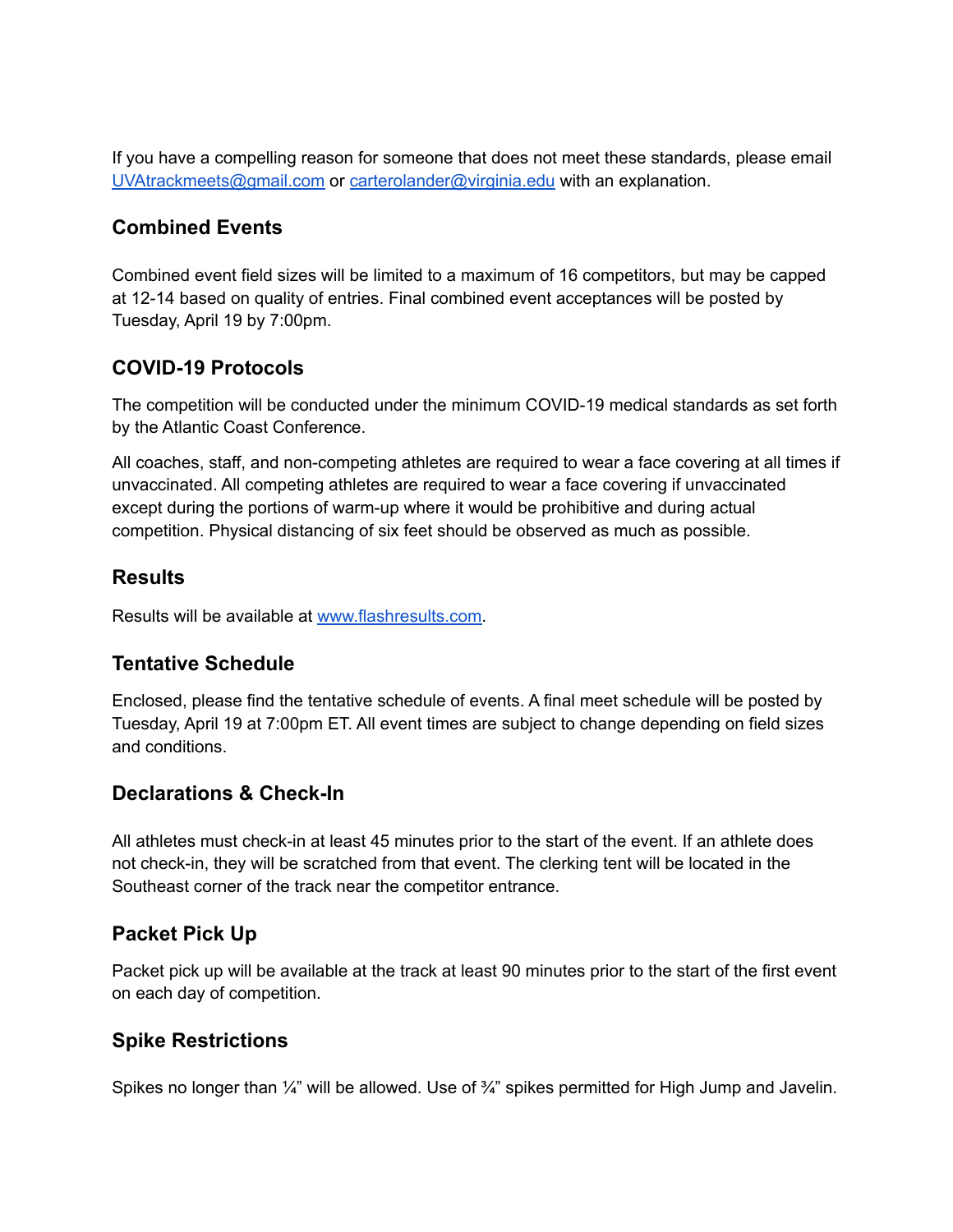## **Implement Weights & Measures**

Implements must be certified and will be weighed at the track. The schedule for implement weigh-in times will be released by Thursday, April 21.

#### **Facility Access**

There will not be access to locker rooms or showers. Space is limited, so athletes should only be inside the track facility in conjunction with their event. Wristbands will be included in the team packets and must be worn at all times.

#### **Spectators**

Spectators will be allowed entry into the facility. More information will be released at a later date.

#### **Practice Schedule**

The track and field facility may be available for limited practice on the day prior to the event. Times must be scheduled with the meet staff. Please email [UVAtrackmeets@gmail.com](mailto:UVAtrackmeets@gmail.com) or [carterolander@virginia.edu](mailto:carterolander@virginia.edu) if interested.

#### **Sports Medicine**

Please contact the following with questions regarding medical care or training room issues.

Mark Hinton [mahinton@virginia.edu](mailto:mahinton@virginia.edu) (479) 249-5487

Kat Barnes [kcb3vw@virginia.edu](mailto:kcb3vw@virginia.edu) (434) 906-0519

A trainer credential will be included in the team packet. *All teams must travel with their own athletic trainer.* The team physician will be on call or present during the competition.

#### **Final Meet Notes**

All meet information is subject to change. Final meet procedures and last minute notes will be emailed to participating teams and individuals the week of the competition.